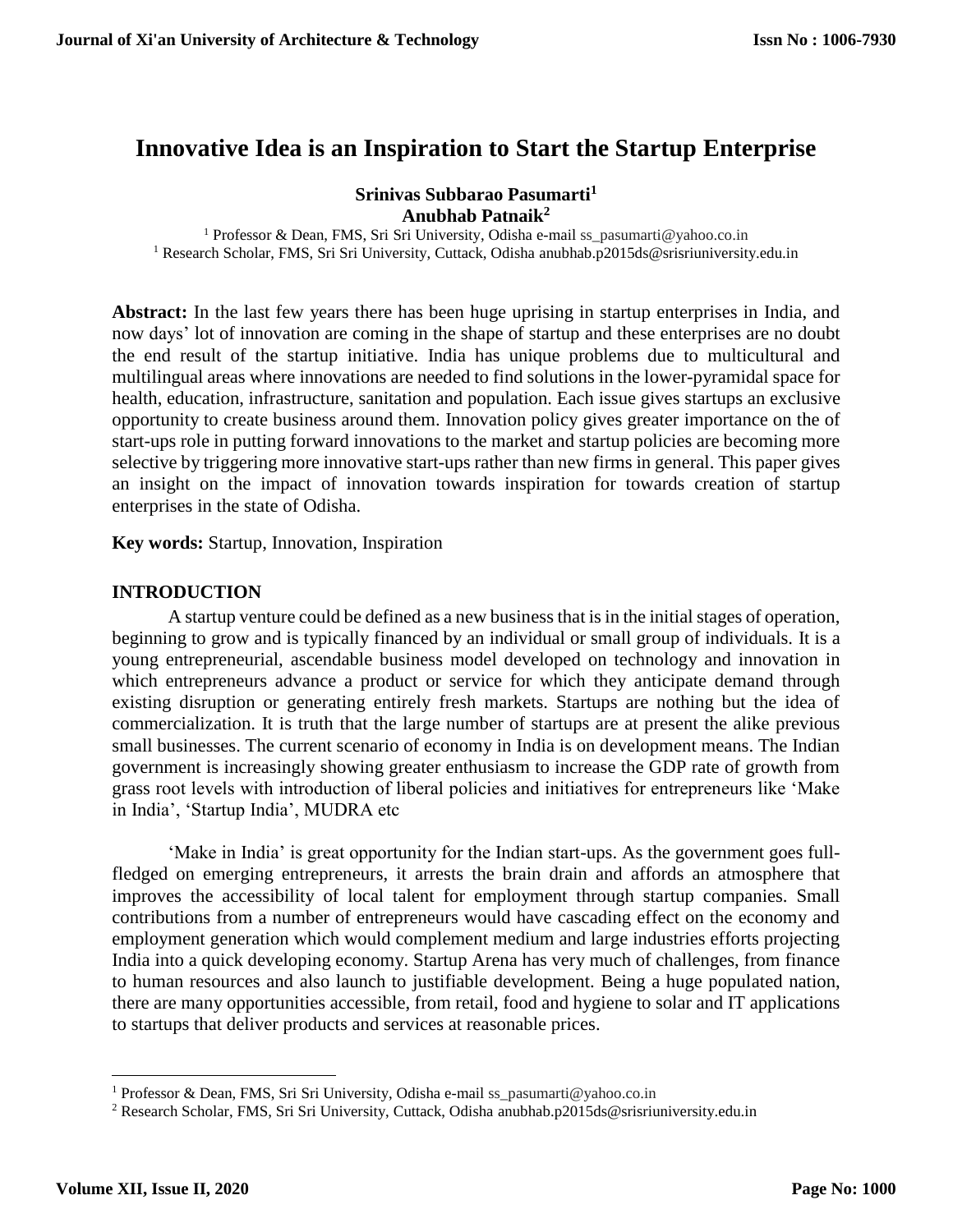This Independent ventures are what make up the real piece of any nation's economy and are simpler to fire up as they require not all that much capital. The proprietors of such new companies start the organizations with the objective of getting cash from them and providing food for their families. They in this way tend not to put a great deal in them as the organizations don't ordinarily make a ton of benefit.

Mittal, (2014). Found More often than not, the workers are either family relatives or dear companions. India is a large country with a population of 130Cr and has high population bonuses due to the large number of young people. According to the newest UN report, India has the largest youth population of 35-2 million 10-24 year olds who are going to be the energetic force behind hand creation and innovation with the use of goods and services

Kshetri (2016). Stated India has its own challenges of education, health, infrastructure and the rising gap between India and Bharat. This presents big opportunity for start-ups to solve a variety of problems. India has the population of 1.3 billion people; the country's middle class is growing along with the consumers. The huge variety of India's population constitutes a strong circumstance for the economy of great products and services. Startups should look to banks; our banking system takes advantage of the size of our population

# **Literature Review**

According to (Schumpeter, 1934; B aumol, 2002; Acs and Audretsch, 1988) How is entrepreneurship good for economic development? This question may sound complex but results in a very simple answer: Business enterprises are created by Entrepreneurs, and as outcome these business enterprises create employment opportunity, competitiveness, and may even enhanced productivity through technological change. High measured levels of entrepreneurship will thus translate directly into high levels of innovation, employment and development

R. Ranga Babu, M. Murali Krishna and A. Swathi (October 2013). Stated Entrepreneurship means different things to different people. Conceptually and in practical, no stereotype is suggested by the term. However, it is very etymology-derived from the French 'entrepreneur' which literally means 'to undertake'-indicates an entrepreneur's characteristics. From the viewpoint of economic functions, three key characteristics of entrepreneurial operations are: risk taking, creativity and profit-seeking in new business practice. This is because of the new reality that any business competition extends far beyond its local area. Those enterprises which understood this early on and entrepreneurship took the technology to the market. Innovation is successful competitive edge creation and as such is the secret of entrepreneurship.

Kalpeshkumar L Gupta & Shivali Rathore, (2015). Found India where rural poor accounts up to 30 crores, are conscious of the criticality of the situation which leads them towards innovative business ideas. Entrepreneurship in India is on the edge of rapid growth and which is truly need of an hour for employment generation, elevation from poverty at grass root through developmental intervention. India economic progress has started from the development of its small and medium scale enterprises to ensure that the sectors continues to stay competitive and achieve rapid growth in the period of global economy many incubation centers have been created with the aim to give the encouragement to vast number of innovative ideas. As new organizations multiply past the customary innovation focuses, territorial and national pioneers are progressively looking to these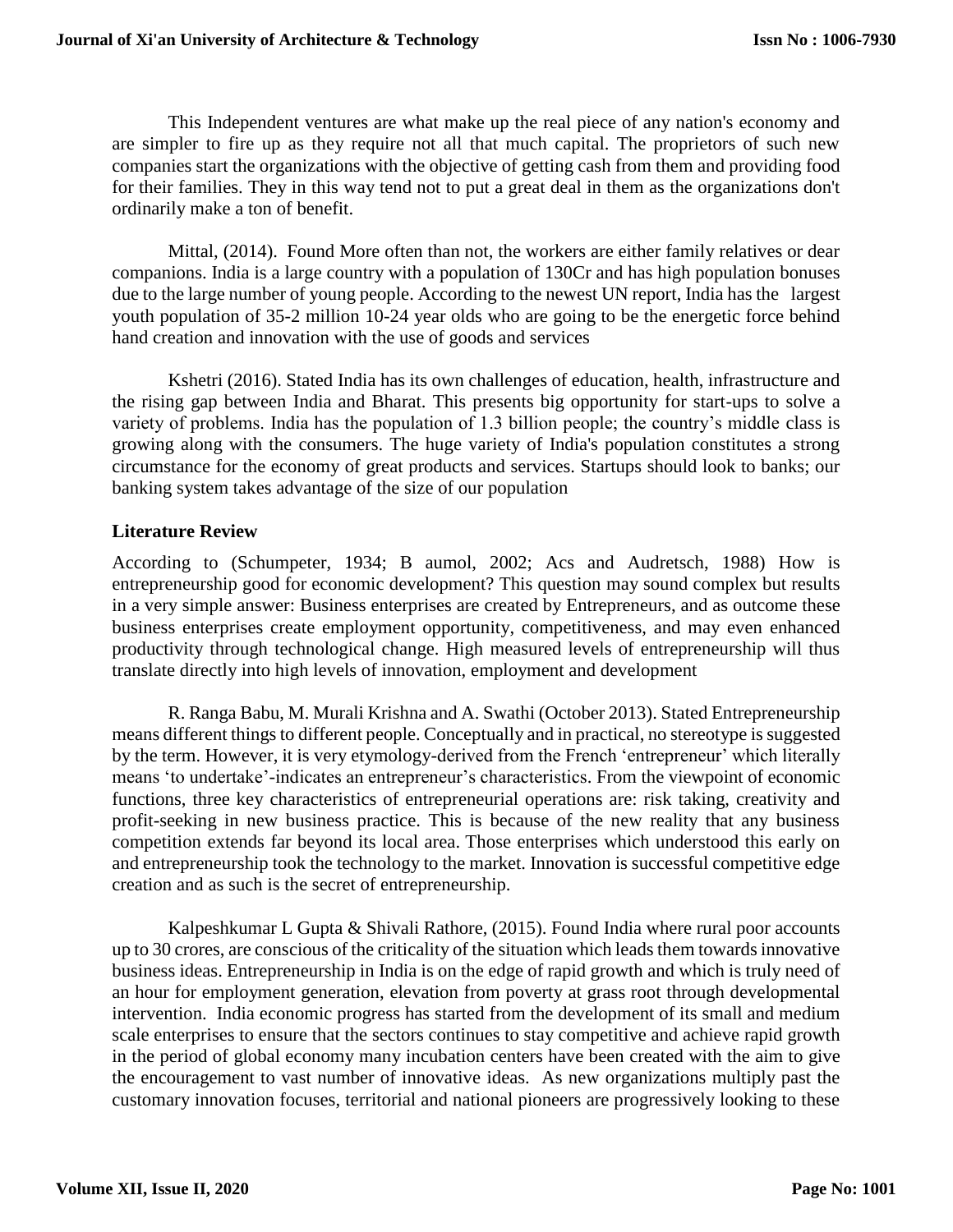organizations as a wellspring of monetary development. As they do, authorities are stood up to with the truth that development driven enterprise contrasts extraordinarily from customary private venture action, which implies the development systems are profoundly extraordinary

David B. Audretsch, & Alessandra Colombelli (2018) stated This large and heterogeneous set of new initiatives promoting innovative start-ups offers the opportunity of some assessment, appraisal and refinements of the very nature of innovative enterprise and related policies. National techniques to aid modern start-ups are quite combined and some means experimental and their effectiveness is nonetheless missing in evidence**.**

Kiraka, R., Kobia, M., & Katwalo, A. M. (2013) examined the development and innovation in Startup in Kenya by evaluating the performance of the Women Enterprise Fund (WEF) on these dimensions. The WEF, a Government of Kenya initiative, aimed to develop and grow womenowned startups. Five years since its inauguration in 2007, it is authoritative to establish whether the Fund is attaining its objectives in attaining the intended beneficiaries with the correct type of finance and support. Using a mixed method approach, containing qualitative and quantitative practices, the study inspected the performance of the fund at the micro, small and macro levels. The most common form of innovation was observed in the change or addition of new products in the post loan period. Innovations in terms of services, markets and sources of raw materials were, however, less common among women owned enterprises.

## **Research Methodology**

This study is conducted through primary data collection where a sample of 158 from Startup's located in the 18 districts of Odisha are chosen for the purpose of this study. This geographical area has been chosen as they represent a large number of Startup enterprises in Odisha. The population frame was drawn from the list obtained from the Startup Secretariat, IED Odisha. Each Startup was represented with one respondent only. The questionnaires were distributed based on the random sampling to ensure it is able to represent the sample population. Data collection was accomplished by Google forms and personal delivery. The population of the study consisted of promoters and directors in the startup enterprises. The questionnaire comprised of different categories to collect information on challenges and opportunities faced by startup enterprises in financing.

Questions are prepared in 5-point Likert Scale. Statistical package IBM SPSS (21) package was used to conduct all the statistical analysis. For analysis of the collected data test was done using Chi-squared test, it is also simply known as test of chi-square, this test constitutes whether a sampling distribution of the test statistic is a Chi-squared distribution when the null hypothesis is true. At the same time if this test is asymptotically true, then the sampling distribution (if the null hypothesis is true) can be made to approximate a chi-squared distribution as closely as desired by making the sample size large enough.

#### **Table-1 Sample Data Demographic and social profile**

|                               |            | л,           | Percent |
|-------------------------------|------------|--------------|---------|
| <b>Location of Enterprise</b> | Urban      | 138          | 87.3    |
|                               | Semi-Urban | $\sim$<br>12 | 8.2     |
|                               | Rural      |              | 4.4     |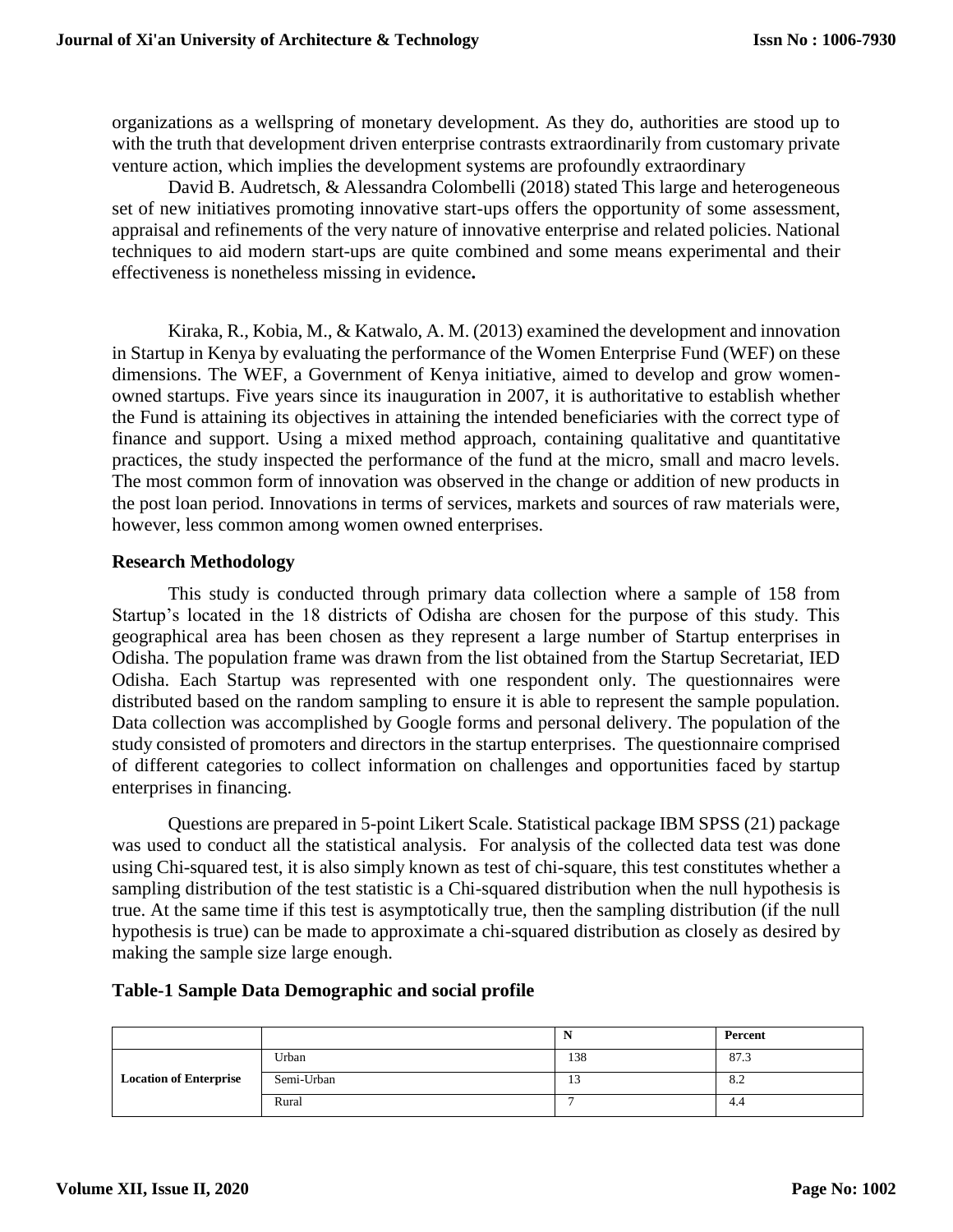|                           | Sole Proprietorship | 3   | 1.9  |  |
|---------------------------|---------------------|-----|------|--|
| <b>Constitution of</b>    | Partnership         | 6   | 3.8  |  |
| <b>Enterprise</b>         | Pvt. Ltd. Company   | 149 | 94.3 |  |
| <b>Type of Enterprise</b> | Manufacturing       | 40  | 25.3 |  |
|                           | Service             | 118 | 74.7 |  |
|                           | Male                | 141 | 89.2 |  |
| Gender                    | Female              | 17  | 10.8 |  |
|                           | 18-30 Years         | 64  | 40.5 |  |
| Age                       | 31-40 Years         | 74  | 46.8 |  |
|                           | 41-50 Years         | 20  | 12.7 |  |
|                           | Graduate            | 75  | 47.5 |  |
| Qualification             | Post Graduate       | 75  | 47.5 |  |
|                           | Professional        | 8   | 5.1  |  |
|                           | Below 1 Year        | 35  | 22.2 |  |
| <b>Experience</b>         | 3-5 Years           | 42  | 26.6 |  |
|                           | 5-10 Years          | 66  | 41.8 |  |
|                           | Above 10 Years      | 15  | 9.5  |  |

*Source: Primary data*

#### **Table-3: Innovative Idea is an Inspiration to Start the Startup Enterprise.**

|                                            |                |                       |       |                |                 |                          | $\mathbf{X}^2$      |
|--------------------------------------------|----------------|-----------------------|-------|----------------|-----------------|--------------------------|---------------------|
|                                            |                | <b>Strongly Agree</b> | Agree | <b>Neutral</b> | <b>Disagree</b> | <b>Strongly Disagree</b> | (DF)                |
| <b>Type of Enterprise</b>                  | Manufacturing  | 70.0%                 | 20.0% | 5.0%           | 5.0%            |                          | 3.525 <sup>NS</sup> |
|                                            | Service        | 64.4%                 | 30.5% | 1.7%           | 2.5%            | 0.8%                     | (4)                 |
|                                            | 18-30 Years    | 62.5%                 | 29.7% | 6.3%           |                 | 1.6%                     | 14.123 N            |
| <b>Age of Promoter</b>                     | 31-40 Years    | 71.6%                 | 24.3% |                | 4.1%            |                          | (8)                 |
|                                            | 41-50 Years    | 55.0%                 | 35.0% |                | 10.0%           |                          |                     |
|                                            | Graduate       | 72.0%                 | 21.3% | 2.7%           | 2.7%            | 1.3%                     | $4.853$ $^{\rm NS}$ |
| <b>Qualification of</b><br><b>Promoter</b> | Post Graduate  | 60.0%                 | 33.3% | 2.7%           | 4.0%            |                          | (8)                 |
|                                            | Professional   | 62.5%                 | 37.5% |                |                 |                          |                     |
|                                            | Below 1 Year   | 62.9%                 | 31.4% | 5.7%           |                 |                          |                     |
| <b>Experience of</b>                       | 3-5 Years      | 71.4%                 | 23.8% | 4.8%           |                 |                          | 12.353 NS           |
| <b>Promoter</b>                            | 5-10 Years     | 66.7%                 | 25.8% |                | 6.1%            | 1.5%                     | (12)                |
|                                            | Above 10 Years | 53.3%                 | 40.0% |                | 6.7%            |                          |                     |

N.B: \* - Significant at 5% level (P<0.05), NS – Not Significant at 5% level (P>0.05) *Source: Primary data*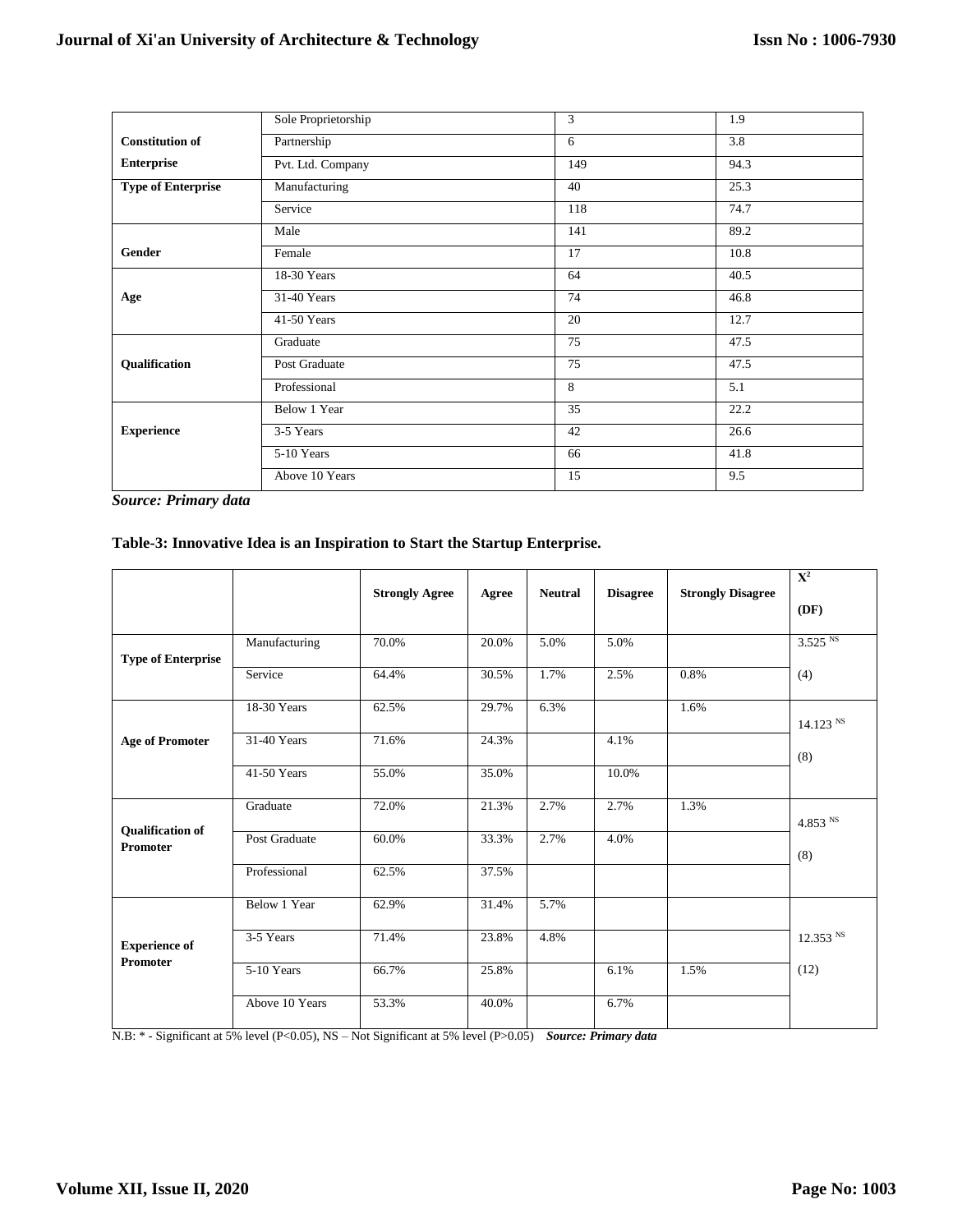

#### **Figure-1: Innovative Idea is an Inspiration to Start the Startup Enterprise.**

Table-3 and Figure-1 above present the opinion of the startup entrepreneurs towards starting the enterprise being inspired on the basis of innovative idea. The  $\chi^2$ -values shown against type of enterprise (3.525) is not significant at 5% level (P>0.05) for DF=4. Hence, the Null Hypothesis: "there is no association between type of enterprise and opinion towards initiating a startup basing on innovative idea" is accepted. Accordingly, the trend of response obtained from entrepreneurs of manufacturing and services for starting an enterprise on the basis of innovative idea is uniform. The figures in the Table cite that majority of both manufacturing and service entrepreneurs are agreed on this issue.

Similarly, the  $\chi^2$ -values shown against age of promoter (14.123) is not significant at 5% level (P>0.05) for DF=8. Hence, the Null Hypothesis: "there is no association between age of promoter and opinion towards initiating a startup basing on innovative idea" is accepted. Accordingly, the trend of response obtained from entrepreneurs of different age groups for starting an enterprise on the basis of innovative idea is uniform. The figures in the Table cite that majority of entrepreneurs irrespective of their age are agreed on this issue.

Further, the  $\chi^2$ -values shown against qualification of promoter (4.853) is not significant at 5% level (P>0.05) for DF=8. Hence, the Null Hypothesis: "there is no association between educational qualification of promoter and opinion towards initiating a startup basing on innovative idea" is accepted. Accordingly, the trend of response obtained from entrepreneurs of different educational qualification groups for starting an enterprise on the basis of innovative idea is uniform. The figures in the Table cite that majority of entrepreneurs from different educational qualification groups are agreed on this issue.

Also, the  $\chi^2$ -values shown against experience of promoter (12.353) is not significant at 5% level (P>0.05) for DF=12. Hence, the Null Hypothesis: "there is no association between experience of promoter and opinion towards initiating a startup basing on innovative idea" is accepted. Accordingly, the trend of response obtained from entrepreneurs of different experience groups for starting an enterprise on the basis of innovative idea is uniform. The figures in the Table cite that majority of entrepreneurs from different experience groups are agreed on this issue.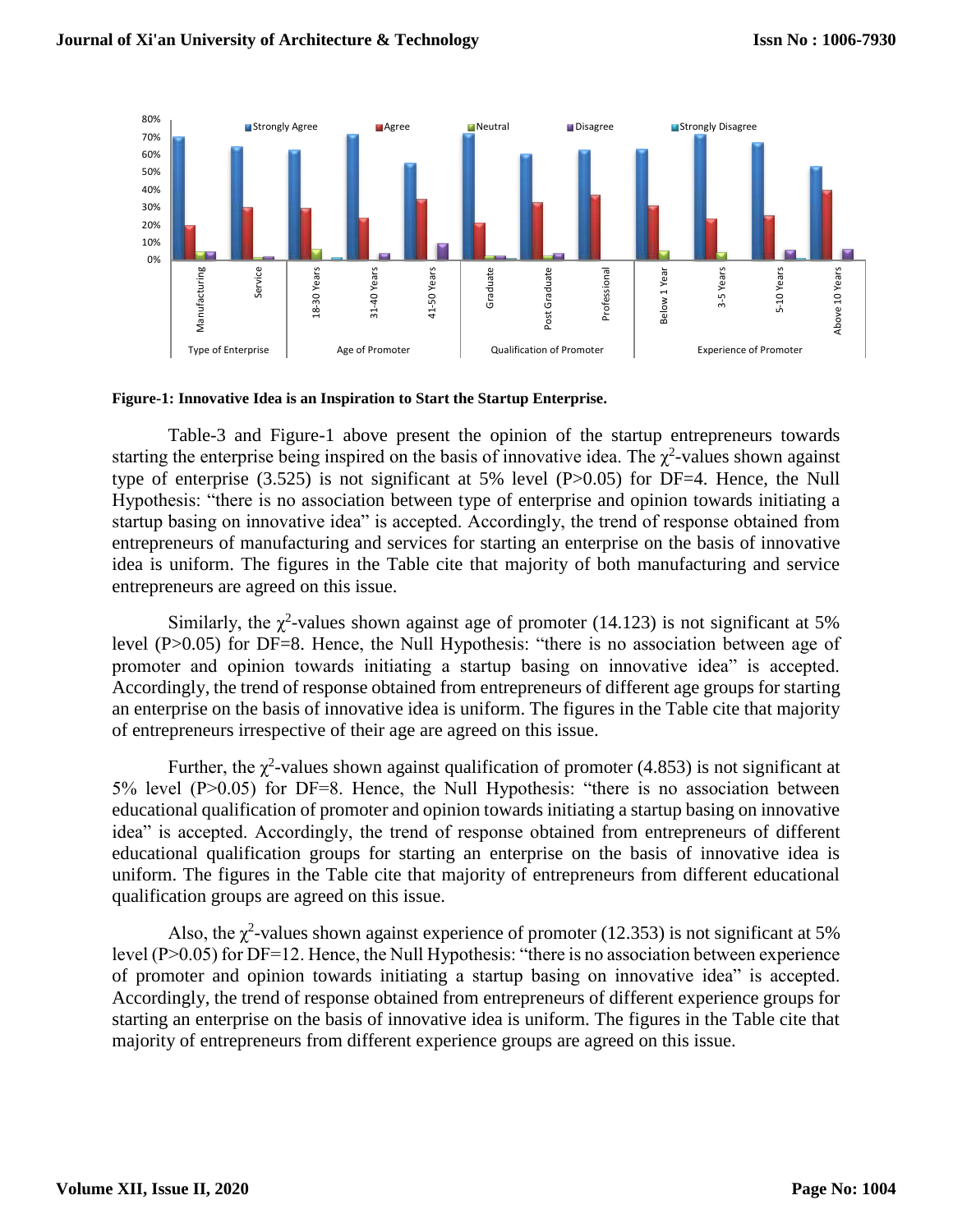# **FINDINGS**

- Frequencies are showing Location of Enterprise ratio 87.3 % in urban, 8.2 % in semi-urban and 4.4 % in rural
- Frequencies are showing Constituent of Enterprise ratio 1.9 % sole proprietorship, 3.8 % partnership and 94.3 % Pvt Ltd Company
- Frequencies are showing Type of Enterprise ratio 25.3 % Manufacturing and 74.7 % Service
- Frequencies are showing Gender ratio 89.2 % Male and 10.8 % Female
- Frequencies are showing Age ratio 40.5 % 18-30 Years, 46.8 % 31-40 Years and 12.7 % 41-50 Years
- Frequencies are showing Qualification ratio 47.5 % Graduates, 47.5 % Postgraduates and 5.1 % Professional
- Frequencies are showing Experience ratio 22.2 % Below 1 Years, 26.6 % 3-5 Years, 41.8 % 5-10 Years and 9.5 % Above 10 years
- Rating innovation as a source of inspiration for starting of startup, the trend of response obtained from promoters of different groups for innovation as a source of inspiration for starting of startup is uniform. The figures in the Table cite that majority of promoters from different groups are strongly agreed on this issue. And by which we can say that the startup promoters are highly motivated by innovation not only starting new startup but for growth and development of startups.

The present study based on data collected from registered startups operating in the state of Odisha and was limited to capturing opinions of one fifty-eight respondents. A larger and more promoter sample can give broad representation for the effectiveness of innovation as an inspiration factor. Although there are many other factors, such absence of product/service, inspiration from policies, availability of resources, etc which can act as inspiration for starting startup. This current study is limited to innovation only and analysis of other factors for inspiration can further enhance the knowledge base of researchers.

# **CONCLUSION**

Many people think for creation of a startup enterprise but could not materialize on the same, the reason in many case is these people are reluctant to take risk but a large number of people drop their plan for startup because they understand that their ideas lack in innovativeness which is the primary essence of a startup enterprise. Innovation and innovativeness is not restricted to new startup enterprises but large number of startup enterprise take steps to keep their startup innovative always. Innovation not only makes a startup unique but motivates people associated with it to be more innovative in their approach.